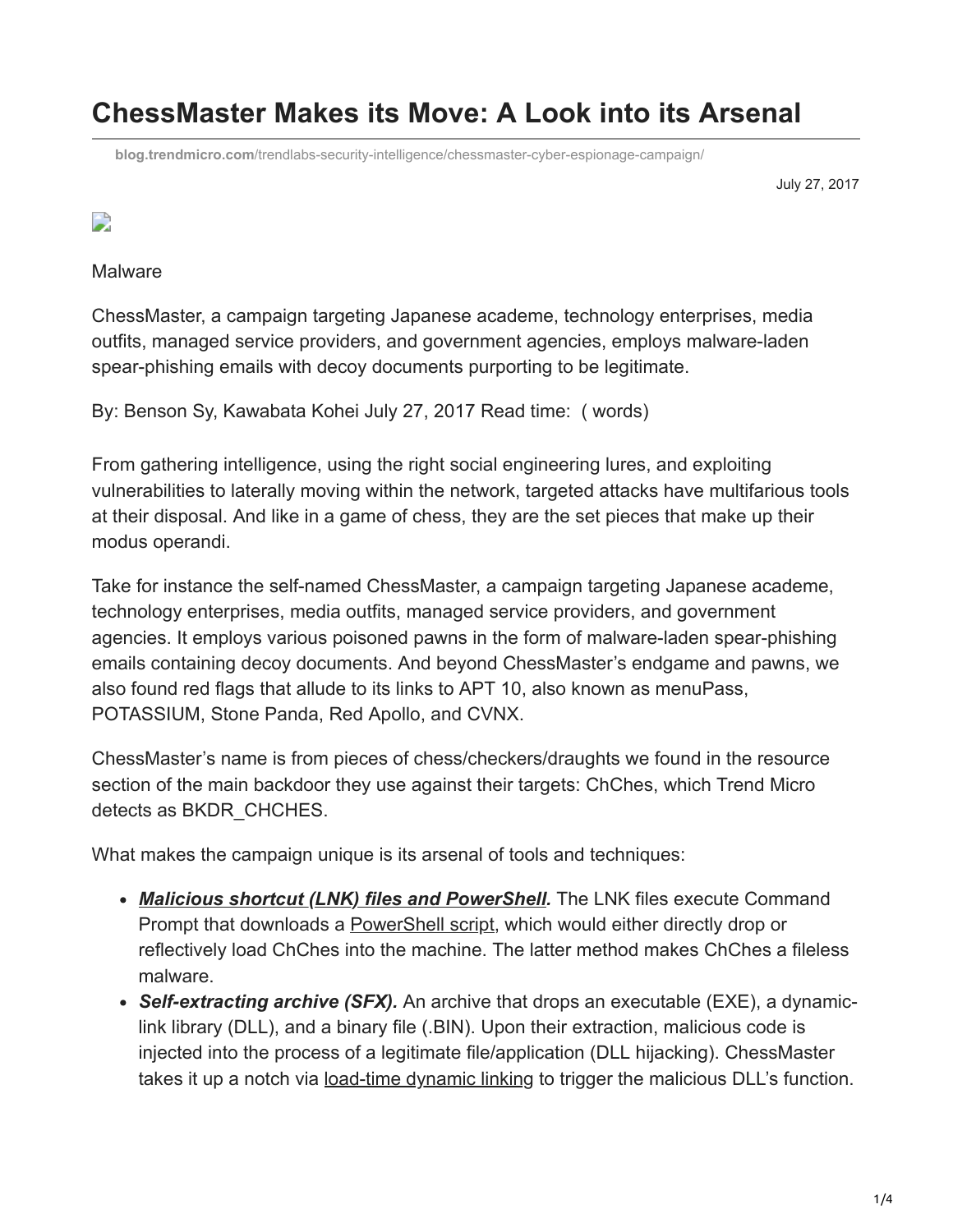- *Runtime packers.* Throughout its campaign, ChChes used three packers to obfuscate itself and avoid detection. The first had no encryption and a varied loader code. The second had a buggy (or anti-emulation) exclusive OR (XOR) encryption technique. The third added an AES algorithm on top of XOR encryption. Their compile dates overlap, which indicates ChChes' authors take cues and fine-tune their malware.
- *Second-stage payloads.* Additional malware are introduced to the infected system for persistence. These are actually variants of ChChes that use similar entry points but different and encrypted C&C communication.
- *Hacking Tools.* ChessMaster draws on legitimate email and browser password recovery and dumping tools they've misused and modified for their campaign. These can restore forgotten passwords, which are then dumped and retrieved. Lateral movement and further attacks can be worked out from here.
- **TinyX.** A version of [PlugX](http://blog.trendmicro.com/trendlabs-security-intelligence/plugx-new-tool-for-a-not-so-new-campaign/) sans the plug-in functionality that allows it to adopt new capabilities. TinyX is bundled separately in spear-phishing emails.
- *RedLeaves.* A second-stage backdoor that [operates](http://blog.jpcert.or.jp/2017/04/redleaves---malware-based-on-open-source-rat.html) like the open-source and fileless remote access Trojan (RAT) [Trochilus,](https://www.cyber.nj.gov/threat-profiles/trojan-variants/trochilus) which is known for enabling lateral movement in the infected systems. RedLeaves adopted capabilities from PlugX. In April, a RedLeaves variant named *himawari* (Japanese for sunflower) emerged capable of evading YARA rules released during that time.

# *ChessMaster and APT 10 Plays the Same Cyberespionage Game*

APT 10/menuPass is a cyberespionage group whose specific campaign, Operation Cloud [Hopper, attacked the intermediaries of their targets of interest—managed service provider](https://www.trendmicro.com/vinfo/tmr/?/us/security/news/cyber-attacks/operation-cloud-hopper-what-you-need-to-know)s (MSPs). Its notoriety stems from their prolific use of multifarious information-stealing backdoors and vulnerability exploits, along with the tenacity of its subterfuges, from spearphishing emails to attack and infection chains. It also abused legitimate or open-source remote administration tools to steal data.

If that sounded familiar, it's because ChessMaster and APT 10 appear to be playing the same cyberespionage game. Here's a further illustration:

### *[F](https://blog.trendmicro.com/content/dam/trendmicro/global/en/migrated/security-intelligence-migration-spreadsheet/trendlabs-security-intelligence/2017/07/chessmaster-apt10-cyberespionage-1.jpg)igure 1: Similarities in ChessMaster and APT 10's attack chain*

We first saw ChChes set its sights on an organization that's long been a target of APT 10/menuPass. As we caught and delved into more ChChes samples in the wild, however, we also saw how they followed the same pattern—exclusive packers, mutual targets, overlapping C&C infrastructure.

ChChes' packer, for instance, resembled the one used in menuPass' old PlugX samples. DNS records also showed that some of their command and control (C&C) servers and domains resolved to the same IP address, or resided in the same subnet. Are they operated by the same actors? Their commonalities make it appear so. It's also known to happen; [BlackTech's cyberespionage campaigns](https://blog.trendmicro.com/en_us/research/17/f/following-trail-blacktech-cyber-espionage-campaigns.html) are a case in point.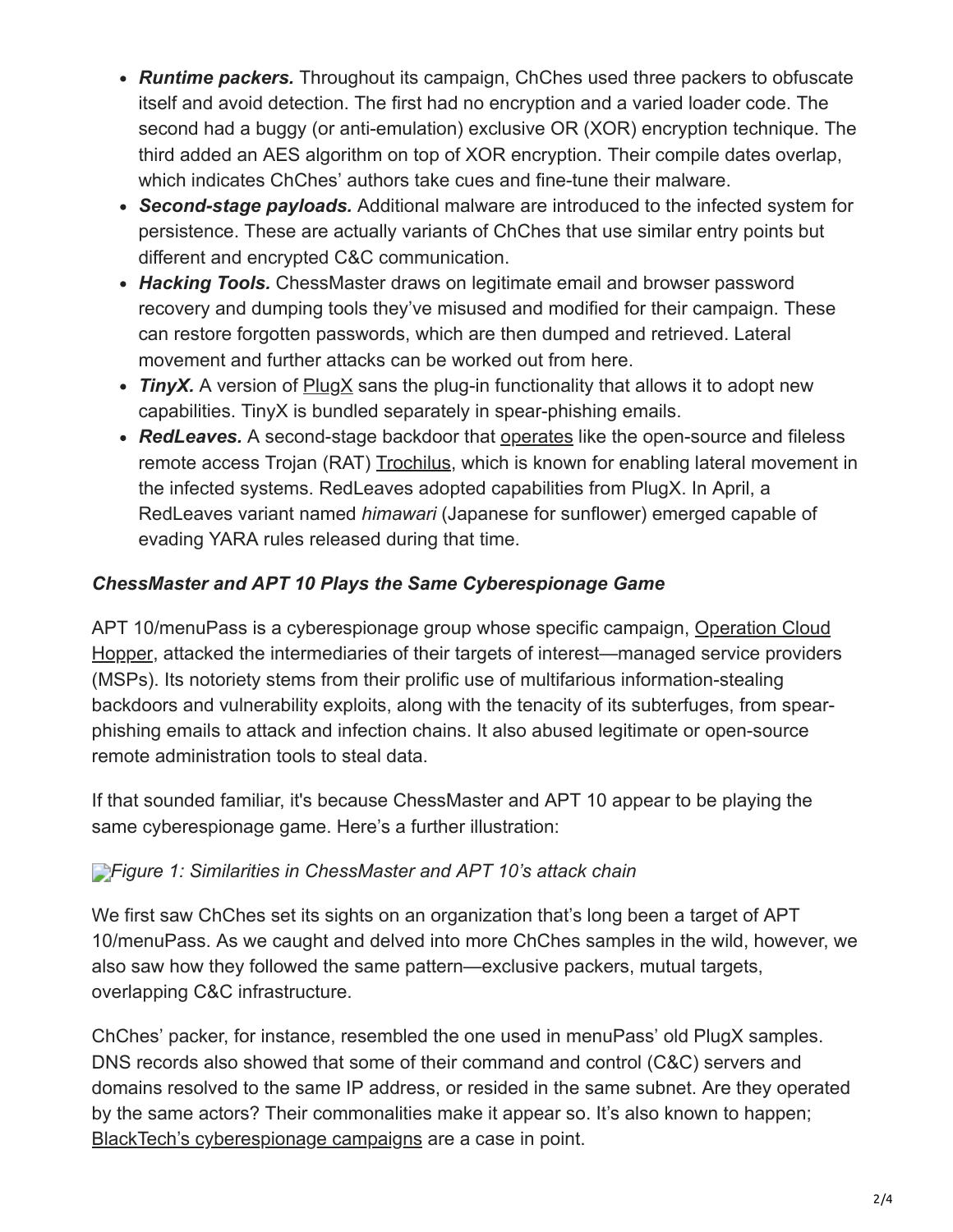# *[F](https://blog.trendmicro.com/content/dam/trendmicro/global/en/migrated/security-intelligence-migration-spreadsheet/trendlabs-security-intelligence/2017/07/chessmaster-apt10-cyberespionage-2.jpg)igure 2: Comparison of Emdivi and ChChes*

ChessMaster's ChChes also resembles another backdoor, [Emdivi](http://blog.trendmicro.com/trendlabs-security-intelligence/attackers-target-organizations-in-japan-transform-local-sites-into-cc-servers-for-emdivi-backdoor/), which first made waves in 2014. They have the same endgame. Both are second-stage payloads that use the system's Security Identifier (SID) as encryption key so they execute only in their target's machine. Their difference lies in complexity—ChChes hides part of the decryption key and payload in registry keys to make it harder to reverse engineer.

But that's just one dot in several we've connected. In one instance, we detected PlugX and Emdivi on the same machine. This PlugX variant connected to an APT 10/menuPass-owned domain, but the packer is similar to that used by ChChes. While it's possible it was hit by two different campaigns, further analysis told a different story. Both were compiled on the same date, only several hours apart. We detected and acquired the samples the next day, which means both backdoors were delivered to the victim a day after they were compiled.

### *[F](https://blog.trendmicro.com/content/dam/trendmicro/global/en/migrated/security-intelligence-migration-spreadsheet/trendlabs-security-intelligence/2017/07/Figure-3-ChessMaster.jpg)igure 3: Overview of the overlaps in ChessMaster and APT 10's campaigns*

### *Take 'Control of the Center'*

Ultimately attacks like ChessMaster's make pawns out of the systems, networks, devices and their users, all of which hold the organization's crown jewels. This is why enterprises need to be steps ahead of the game: prepare, respond, restore, and learn. Plan ahead what techniques will attackers use? How can I defend against them? Don't just pull the plug —understand what happened to better assess and mitigate the damage. Fine-tune your response—what worked, what didn't, and what could've been done better?

Defense in depth plays a crucial role especially for the IT/system administrators and information security professionals that watch over them. The network, endpoints, servers, mobile devices, and web/email gateways are the bishops, knights, and rooks that underpin the enterprise's crown jewels, which is why securing them is important. Reduce their attack surface. Keep the systems updated and regularly patched, and enforce the principle of least privilege. Employ behavior monitoring and application control. Deploy firewalls as well [intrusion detection and prevention systems. Implement URL categorization, network](https://www.trendmicro.com/vinfo/tmr/?/us/security/news/cyber-attacks/protecting-data-through-network-segmentation) segmentation, and [data categorization](http://blog.trendmicro.com/trendlabs-security-intelligence/identifying-and-dividing-networks-and-users/).

[ChessMaster's gambit is spear-phishing, so it's especially important to filter and safeguard](https://www.trendmicro.com/vinfo/tmr/?/us/security/news/cybercrime-and-digital-threats/infosec-guide-email-threats) the email gateway. Additionally, foster a cybersecurity-aware workforce. Seemingly benign icons or decoy documents can still swindle the victim, for instance. More importantly, develop proactive incident response and remediation strategies—threat intelligence helps enterprises prepare and mitigate attacks. Like in chess, the more you understand your enemy's moves, the more successful you can be at thwarting them.

The Indicators of Compromise (IoCs) related to ChessMaster's campaigns is in this [appendix.](https://documents.trendmicro.com/assets/Appendix-ChessMaster-Makes-its-Move-A-Look-into-the-Campaigns-Cyberespionage-Arsenal.pdf)